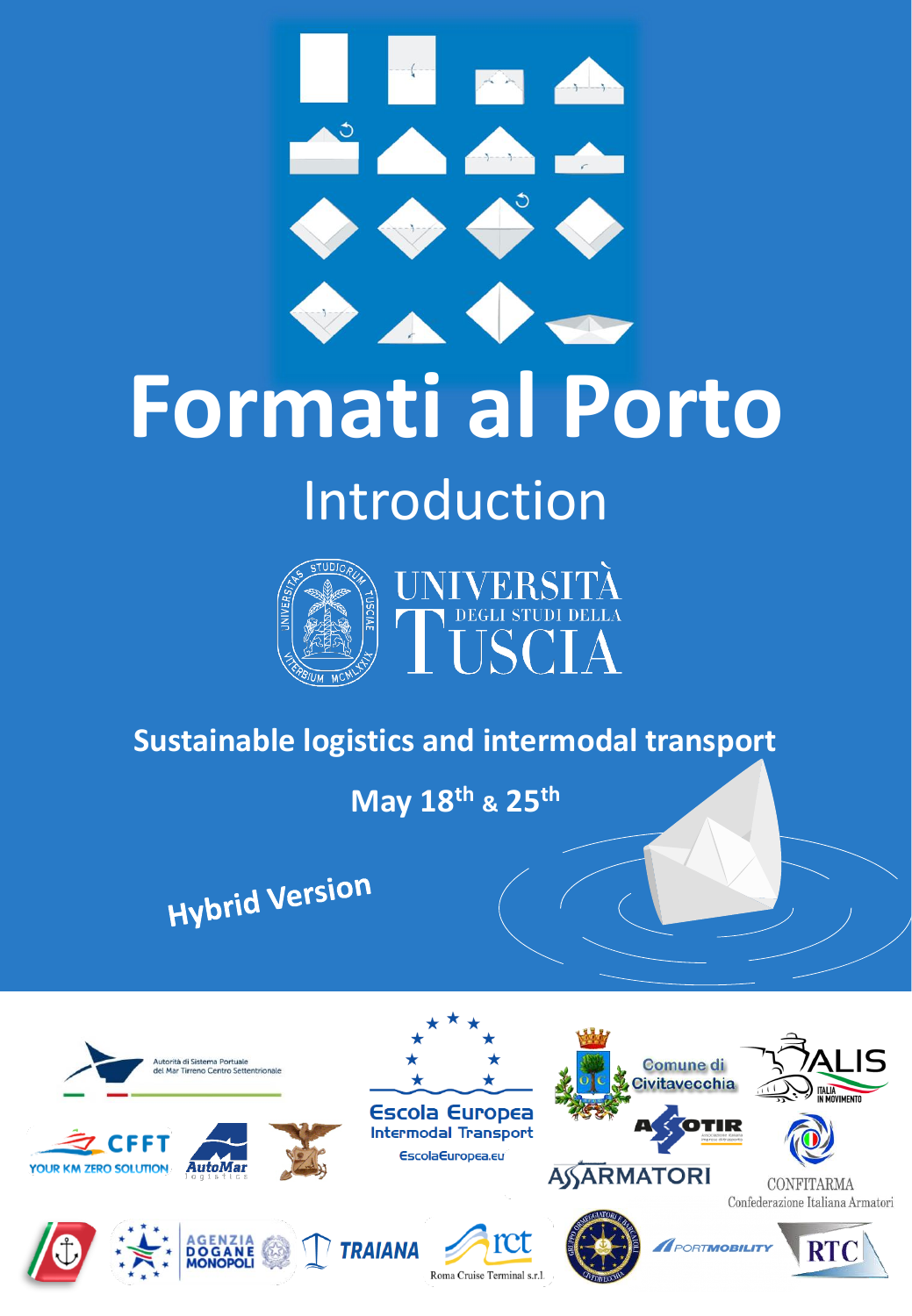**2022**



#### Course objectives

- Provide students attending the first upper cycle of international economics, transport and logistics, belonging to the training centers in the area between Lazio and Abruzzo, to know first-hand the port of Civitavecchia, its infrastructures, logistic equipment and operations.
- Allowing companies in the sector, through associations, to show the characteristics of their business and the professional profiles they need to develop properly.
- Motivate companies to hire students through internships.

#### Participant profile

University students, TVET students and those attending the last year of the upper cycle with a course of study relating to transport, logistics, circular and international economy, belonging to the centers affiliated with the Formati al Porto project.

#### Course contents

- Port Logistics Community
- Short Sea Shipping
- Intermodal Logistics and Motorways of the Sea
- Shipping Market and Requirements
- Port Operators
- Logistics and Environment

#### Workshop

- Maritime Visit
- Visit to AutoMar Logistics
- Visit to CFFT Terminal
- Visit to Rome Container Terminal
- Visit to Cruise Terminal "A. Vespucci"
- Visit to Autostrade del Mare

#### Economic conditions



In order to organize the course, a minimum number of 25 participants is required. Students with scholarship Formati al Porto: € 30 per person.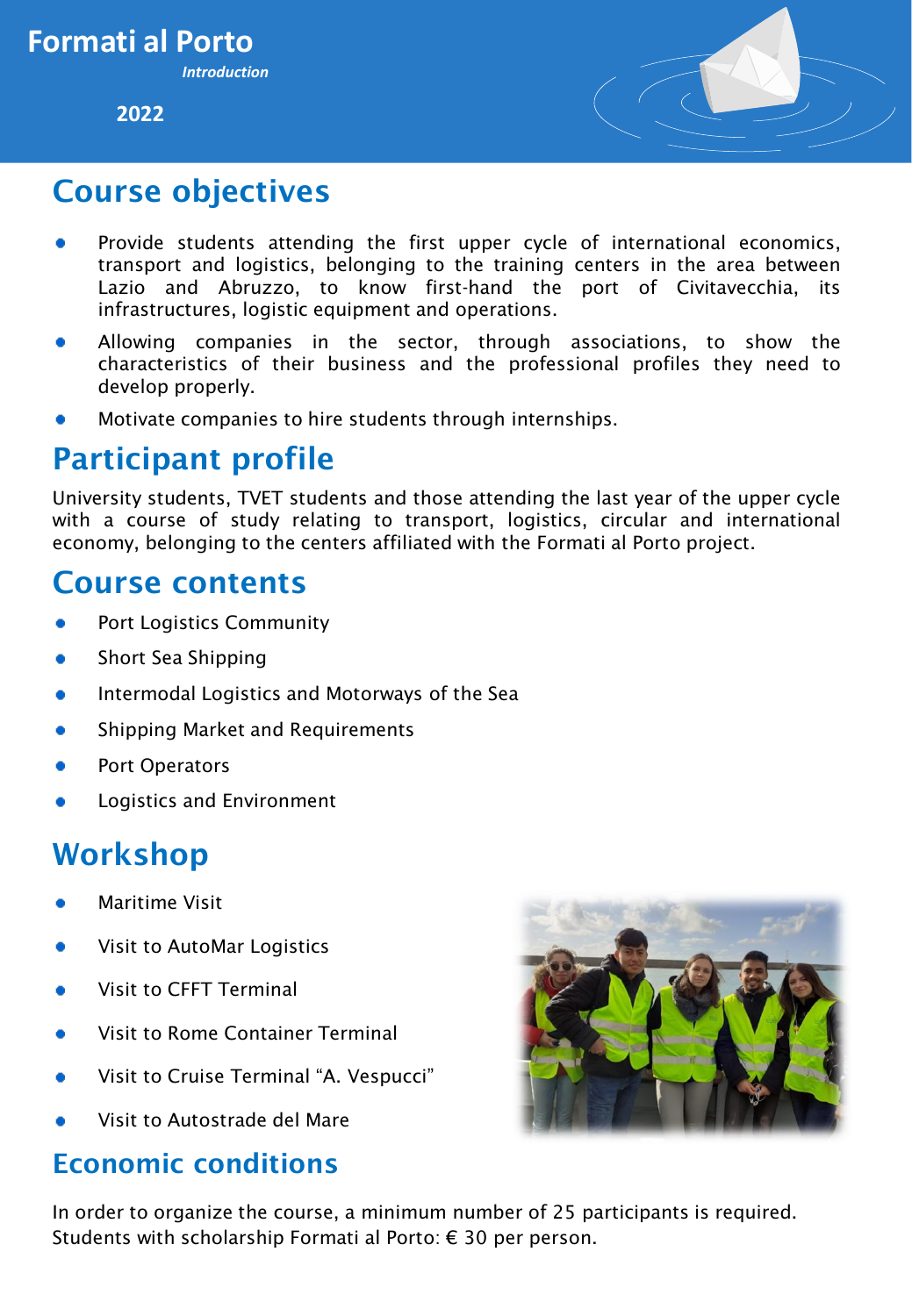**Formati al Porto**

*Introduction*

**2022**



#### PROGRAMME

|       | May 18 <sup>th</sup> Online                     |
|-------|-------------------------------------------------|
| 09:00 | Presentation of the training -                  |
| 09:20 | Civitavecchia Port Logistics Community -        |
| 10:10 | Short Sea Shipping -                            |
| 11:00 | <b>Break</b>                                    |
| 11:20 | Shipping Market and Requirements -              |
| 12:10 | Intermodal Logistics and Motorways of the Sea - |
| 13:15 | Lunch break                                     |

#### **May 18th Online**

**14:30** Logistics and Environment –

#### **15:45** Port Operators –

**17:00** End of the first part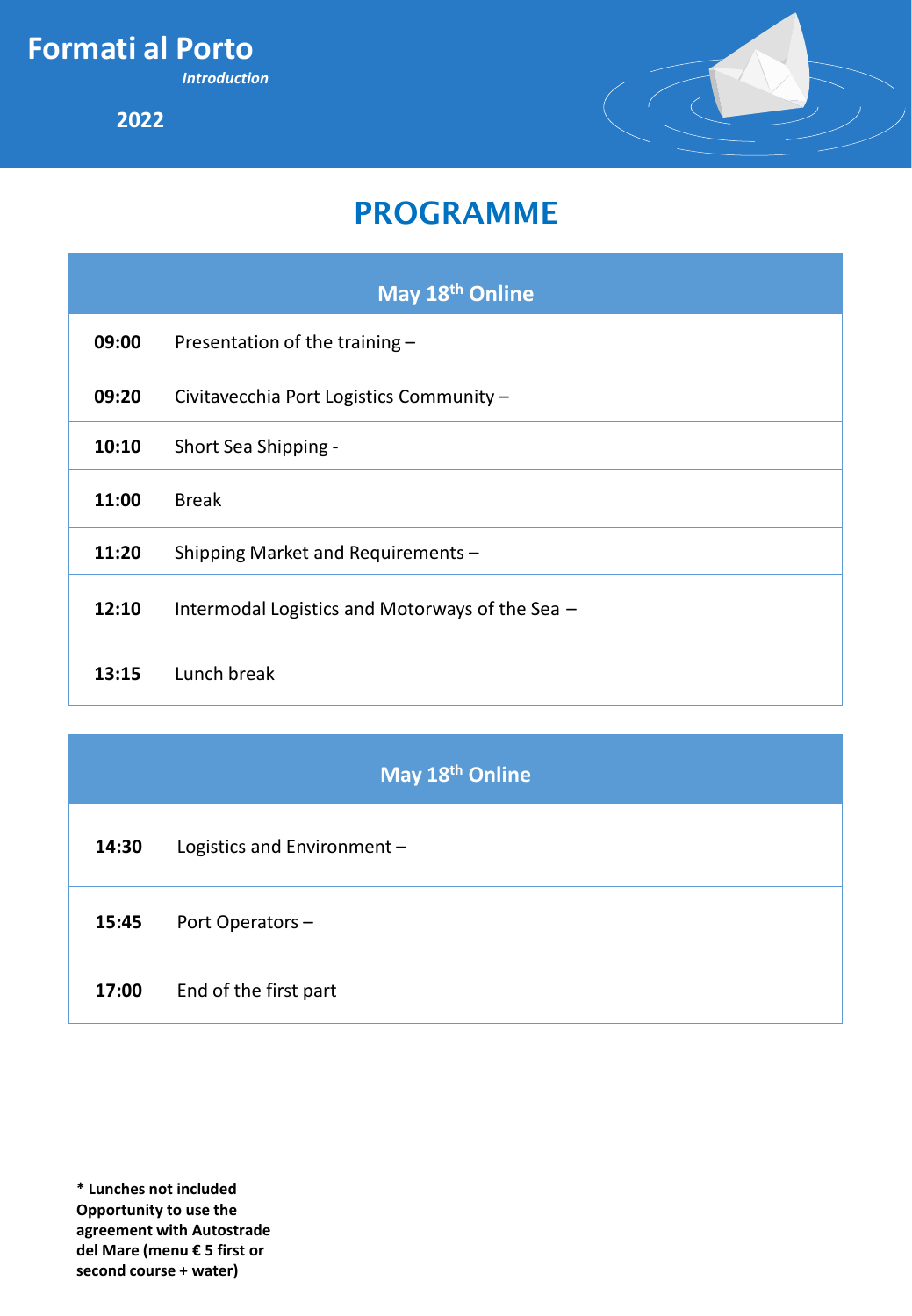#### **Formati al Porto**

*Introduction*

**2022**



#### PROGRAMME

## May 25th Presencial 9:00 Meeting point Autorità di Sistema Portuale di Civitavecchia 9:15 Maritime Visit – 10:45 Visit to AutoMar Logistics - 12:15 Visit to Rome Container Terminal – 13:15 Pranzo\* – Autostrade del Mare 14:30 Visit to CFFT Terminal – 15:30 Visit to Cruise Terminal "A. Vespucci" – 17:00 Closing Cerimony Autorità Portuale di Civitavecchia 17:30 End of the training